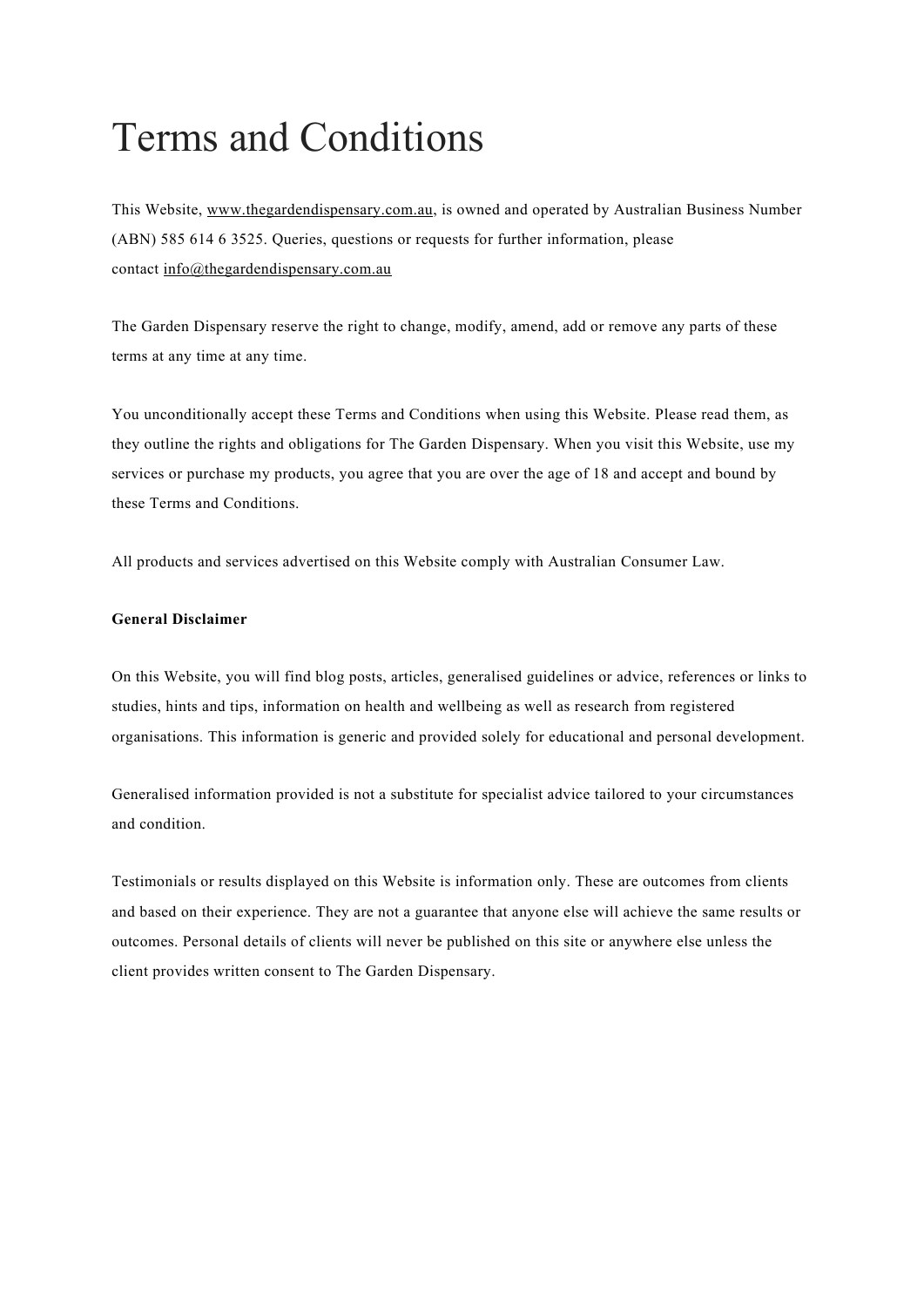#### **Specific Disclaimer**

This disclaimer relates to the purchase of nutrition services, consultations, presentations and products online through The Garden Dispensary's Website. The services and products provided to you with personalised nutrition advice are aimed at improving health and wellbeing.

I provide these services as a qualified Nutritionist and Dietetics.

#### **Liability**

The Garden Dispensary is not legally responsible for any loss or damage unconditionally you may incur from the information provided or with the use of this Website.

It shall be your responsibility to ensure that any products, services, advertisements or information available through this Website meet your specific, individual requirements. You acknowledge that such information and materials may contain inaccuracies or errors, and The Garden Dispensary exclude any such liability unconditionally for inaccuracies or errors.

Links to other websites may from time to time be provided on this Website. This does not imply sponsorship, endorsement, or approval or arrangements between [www.thegardendispensary.com.au](http://www.thegardendispensary.com.au/) and the owners of those websites. The Garden Dispensary is not accountable and takes no responsibility for any contents found on the linked websites.

## **Intellectual Property**

The content of this Website is protected by copyright and is owned by The Garden Dispensary. No portion of this Website may be copied or replicated in any form without the written consent of The Garden Dispensary.

Sharing general information on social media is permitted; however, it cannot be reproduced, reformatted or rebranded and must link back to The Garden Dispensary Website.

## **Payment Terms**

#### Prices and Payments

1. All payments must be made in advance or on the day prior to the consultation.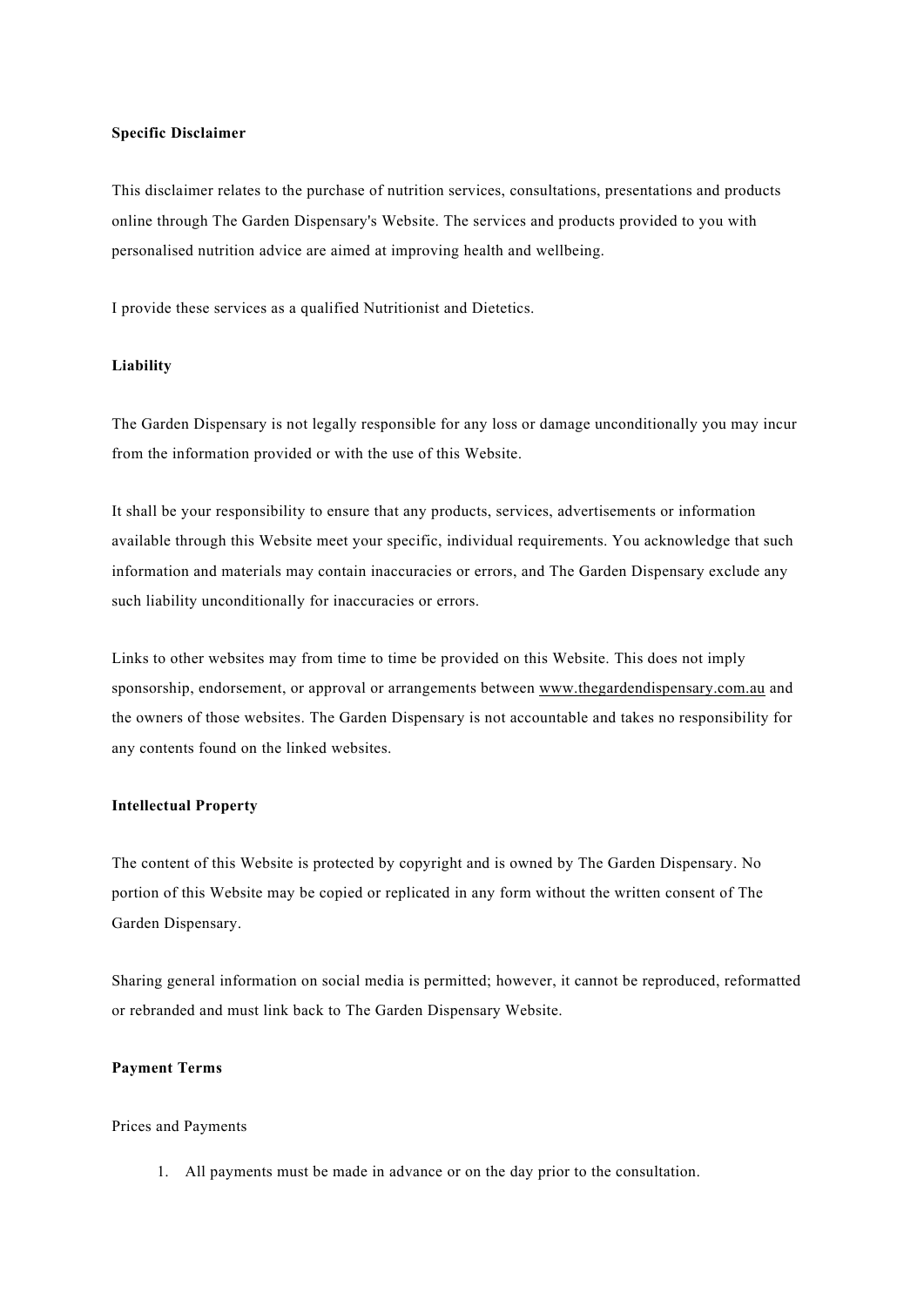- 2. All funds must be cleared in advance.
- 3. Payment plans must be paid in advance or by the said due dates, or unless authorised by The Garden Dispensary. Late Payment Fees will apply for non-authorised late payments.
- 4. All prices are in Australian dollars (AUD)
- 5. Prices are not inclusive of Australian Goods & Services Tax (GST).
- 6. Prices exclude delivery charges, customs duty and other taxes if applicable unless otherwise advertised or stated.
- 7. All prices are subject to change without notice.

## **Special Offers**

- 1. The Garden Dispensary may provide special offers on products and services from time to time.
- 2. Can be terminated without notice.

#### **Payment Services**

- 1. The Garden Dispensary accept payment via direct bank deposit or credit card and do not retain or store credit card details.
- 2. Where the client cancels appointments without a minimum of 24hrs notice, no refunds will be provided.
- 3. Where the client cancels appointments, and a minimum of 24hrs notice has been given, then an alternative appointment time will be agreed, OR 75% of the refund will be provided.
- 4. Where The Garden Dispensary cancels the appointment, then an alternative appointment time will be agreed, OR a full refund will be provided.

Credit card facilities via Stripe has separate terms and conditions that govern third-party payment

processing. The Garden Dispensary is not responsible for the application of third-party payment term and conditions.

## **Products**

1. The full payment for your order (including the product price and applicable delivery charges) is deducted from your chosen payment method on completion of your order.

2. The Garden Dispensary accept payment via direct bank deposit, credit card or cash. The Garden Dispensary does not retain or store credit card details.

4. Inventory Items (when in stock) will be posted within three (3) business days of receiving cleared funds. The Garden Dispensary does not accept any liability through postage systems or delivery failure.

#### **Exchanges**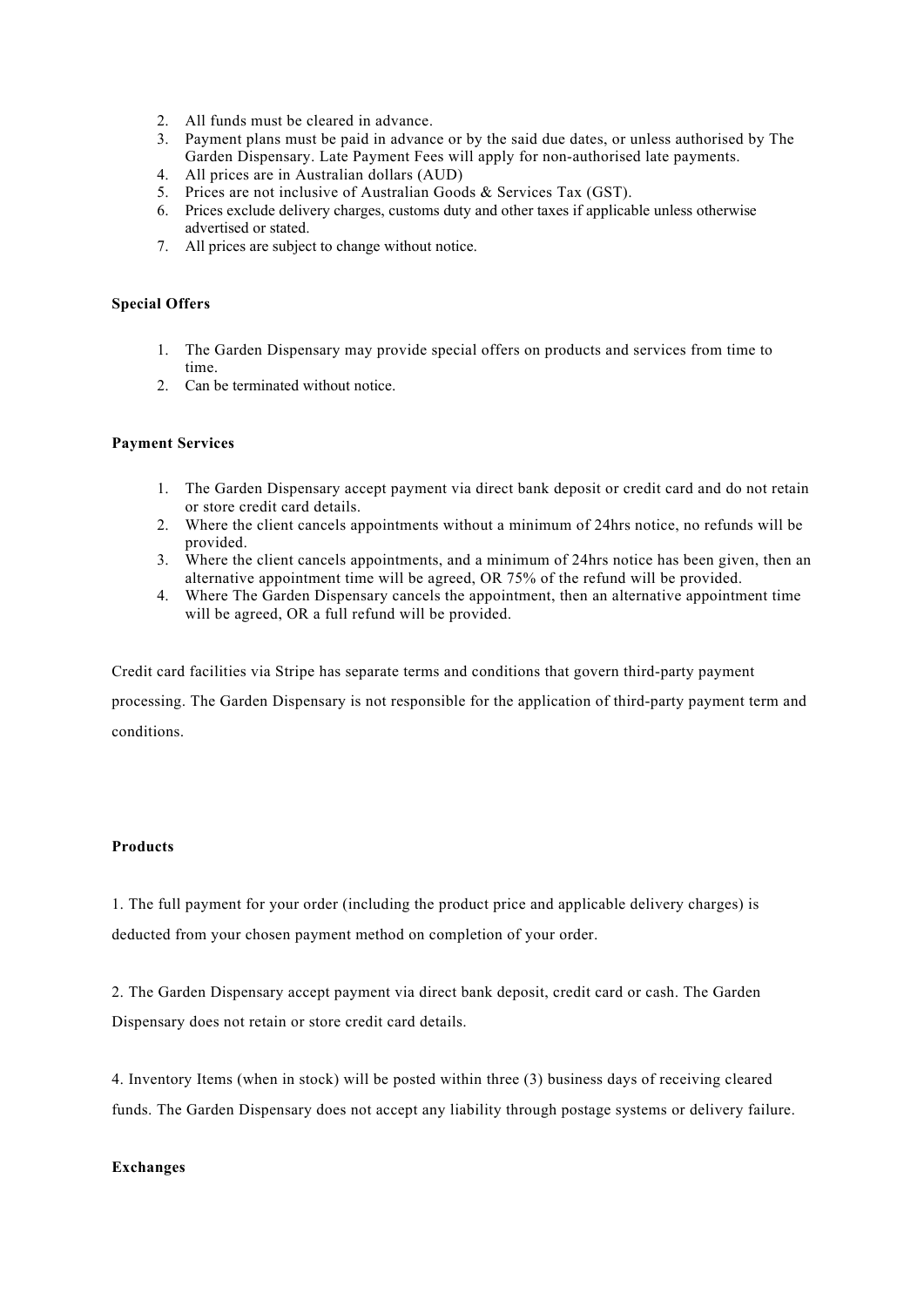1. The Garden Dispensary allows on certain products to be exchanged, PROVIDED items are returned in original conditions (all seals unbroken), in original packaging and proof of purchase provided.

2. You must contact The Garden Dispensary at [www.thegardendispensary.com.au](http://www.thegardendispensary.com.au/) within seven days of payment and provide your name, order number and the reason for exchange for the item (s) to be exchanged or returned.

3. The Garden Dispensary will provide notification of exchange request instructions.

4. The Garden Dispensary reserves the right to refuse an exchange or refund unconditionally.

5. In all cases of exchange, the purchaser is responsible for all return and delivery costs and will be required to pay any difference in the price of new items if applicable.

6. Where approved, exchange or refund will not be provided until The Garden Dispensary has received the originally purchased item.

#### **Defective or Faulty Items**

1. The Garden Dispensary may offer a refund or exchange if an ordered item is found to be defective or faulty.

2. You must notify The Garden Dispensary immediately upon noticing any defects or faults AND within seven days of purchase and provide your name, order number and details of the defects or faults and a photo if possible.

3. The Garden Dispensary will provide upon notification request for refund of items, a return address for the items will be provided. Where applicable, send a pre-paid eParcel return slip.

4. Returned items will be examined for faults or defects or will be returned to the manufacturer for their assessment. You will receive a notification from The Garden Dispensary about whether it agrees that the items are faulty or defective. Notification can be between 2 and 14 business days.

5. If deemed faulty by The Garden Dispensary or manufacturer, a replacement item will be shipped where possible (subject to stock availability), or a refund will be issued.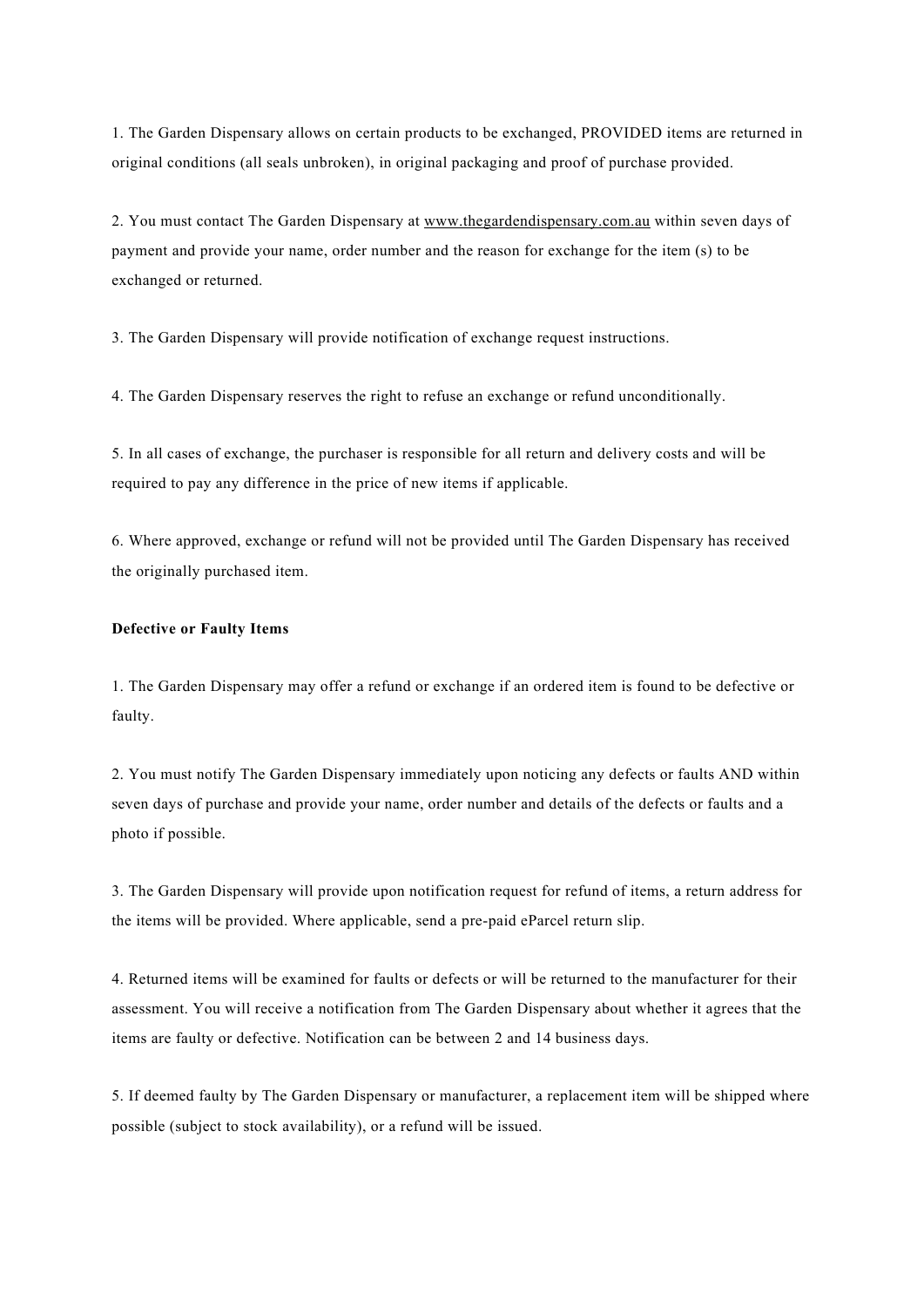6. The Garden Dispensary will not be responsible if your return is lost in transit back to The Garden Dispensary.

7. The Garden Dispensary will process returns within ten business days from the day the return arrives at The Garden Dispensary.

#### **Availability**

1. All products are offered for sale subject to available stock.

## **Delivery / Shipping / Insurance**

1. The obligation is on you to provide the correct delivery address details at the time of ordering.

2. If items/goods are returned because the provided address was incorrect, additional shipping and charges will apply. Payment must be made before the re-release of your items or goods.

3. The majority of inventory Items will be posted within three business days of receiving cleared funds.

4. It is your responsibility to inform me promptly if an order does not arrive, by emailing [info@thegardendispensary.com.au.](mailto:info@thegardendispensary.com.au) Generally allow 7 - 10 business days.

## **Promotional Periods**

1. Delivery times during public holidays and promotional periods, for example, Christmas, Easter and other periods may extend delivery times. The Garden Dispensary is not responsible for delayed delivery.

## **Domestic Shipping**

1. Australia Post and selected couriers for all domestic shipping.

2. Optional a different delivery address than your billing address. Must be provided and certified in writing.

3. For domestic shipping, please allow up to 10 business days after despatch for delivery Australia wide depending on your location.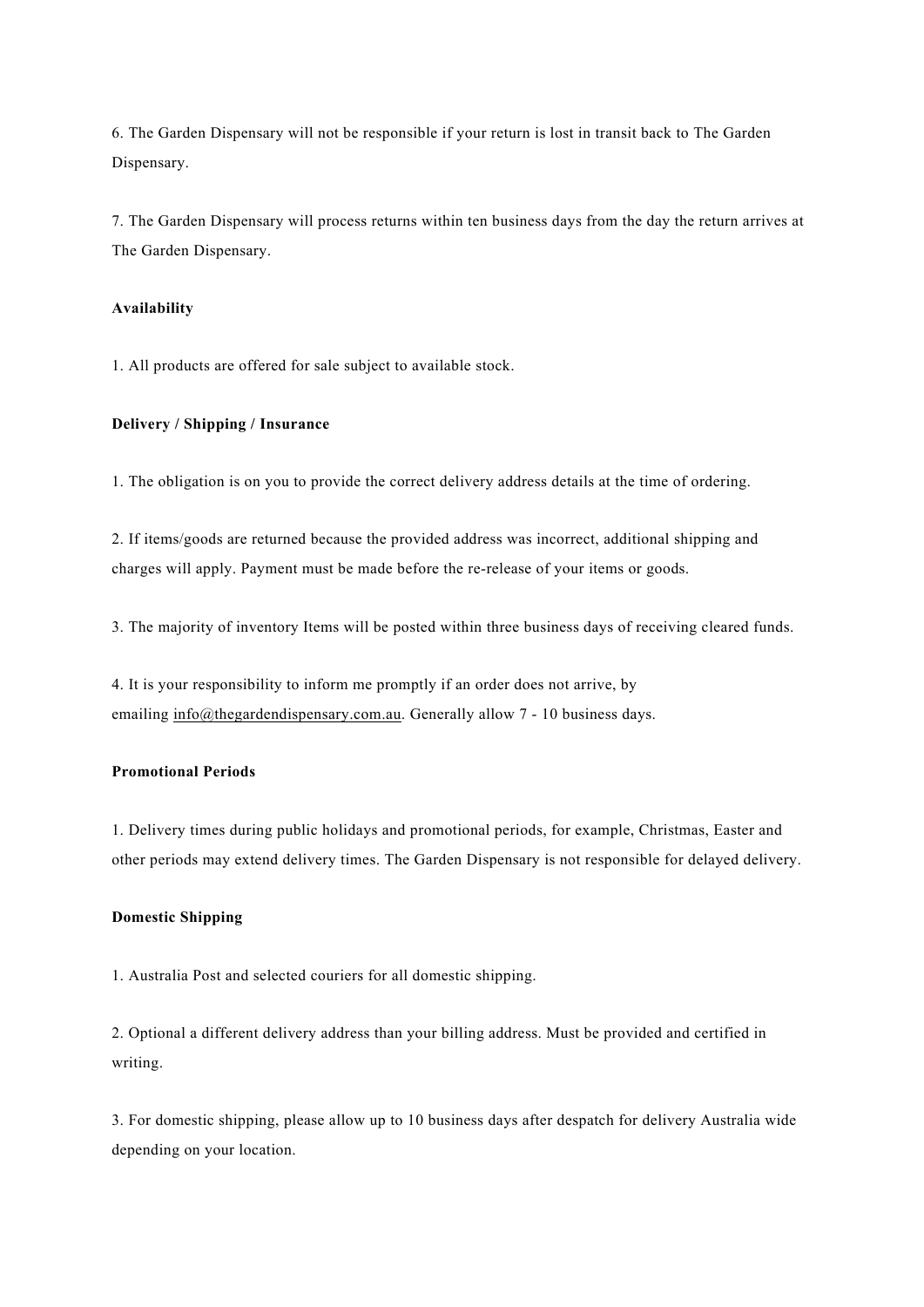4. PO Box numbers are not accepted for shipping.

## **Title**

1. Title (including the risk of loss and damage) in goods purchased pass to you upon delivery.

## **Shipping and Delivery**

Physical goods may be delivered by Australia Post or other reputable courier companies. Deliveries are processed promptly upon receipt of full payment. Delivery may take between 2 and 14 days, depending on the delivery option.

Resolution of damaged or lost orders is with Australia Post or the courier company directly, and The Garden Dispensary is not liable or responsible for goods that are damaged in transit or not received.

Digital goods are delivered within two business days. There are inherent risks associated with downloading any software and digital goods. Should you have any technical problems downloading any of my goods, please contact your network provider for assistance.

Returns Policy [www.thegardendispensary.com.au](http://www.thegardendispensary.com.au/) handles returns and processes refunds under the Australian Consumer Protection legislation.

The Garden Dispensary recommend you consider using a trackable shipping service or purchasing shipping insurance.

Supplements and edible goods are unable to be refunded or returned for health and safety reasons.

The purchaser should report issues with digital purchases and online packages directly to [thegardendispensary.com.au.](http://thegardendispensary.com.au/)

Once the processing of an order is complete, there is no refund available for change of mind. The Garden Dispensary encourage clients to choose carefully.

## **Consumer Guarantees**

The Garden Dispensary will work with the client or customer on a case by case situation.